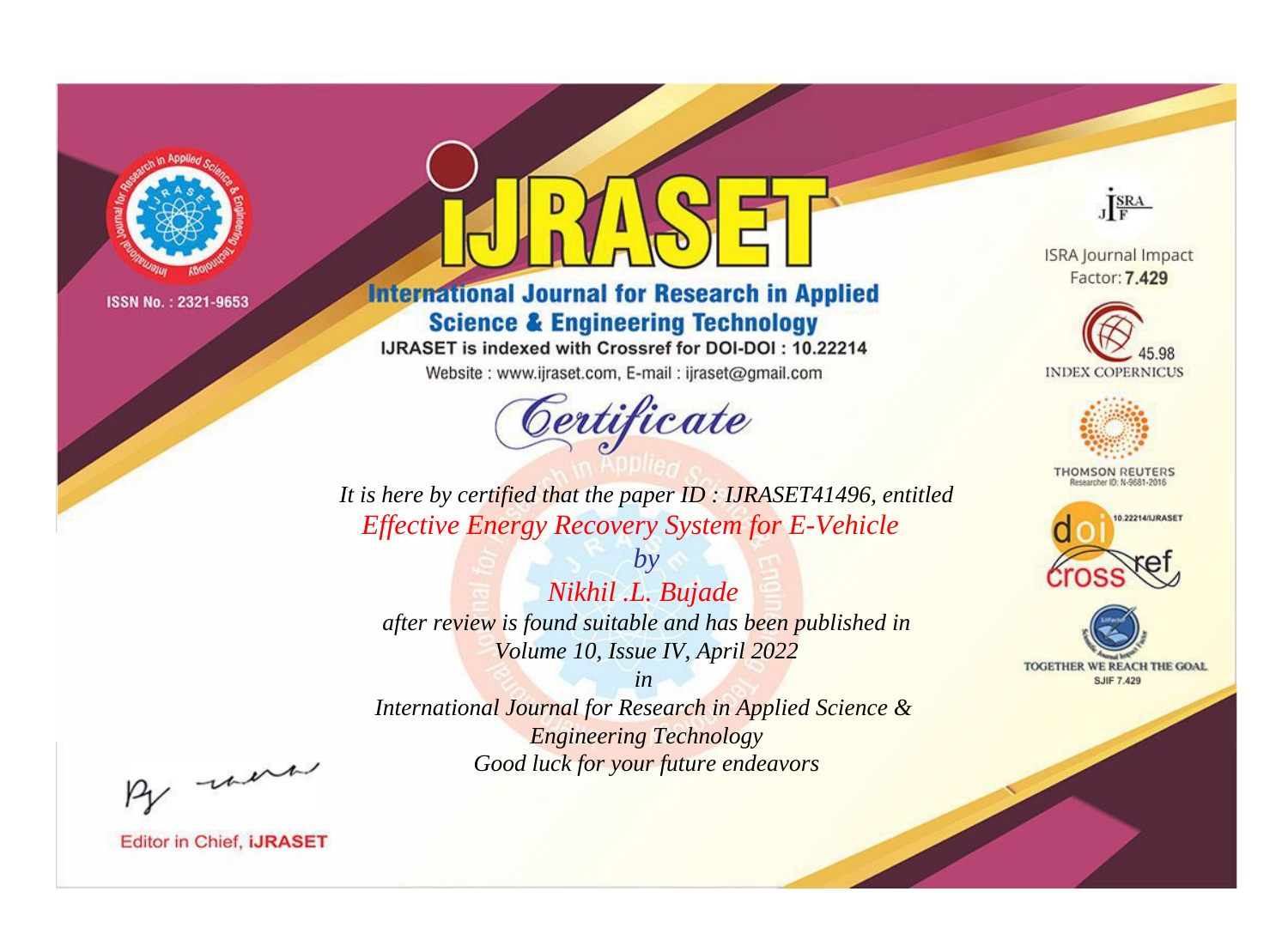

# **International Journal for Research in Applied Science & Engineering Technology**

IJRASET is indexed with Crossref for DOI-DOI: 10.22214

Website: www.ijraset.com, E-mail: ijraset@gmail.com



JERA

**ISRA Journal Impact** Factor: 7.429





**THOMSON REUTERS** 



TOGETHER WE REACH THE GOAL **SJIF 7.429** 

It is here by certified that the paper ID: IJRASET41496, entitled **Effective Energy Recovery System for E-Vehicle** 

Aditya G. Raut after review is found suitable and has been published in Volume 10, Issue IV, April 2022

 $b\nu$ 

 $in$ International Journal for Research in Applied Science & **Engineering Technology** Good luck for your future endeavors

By morn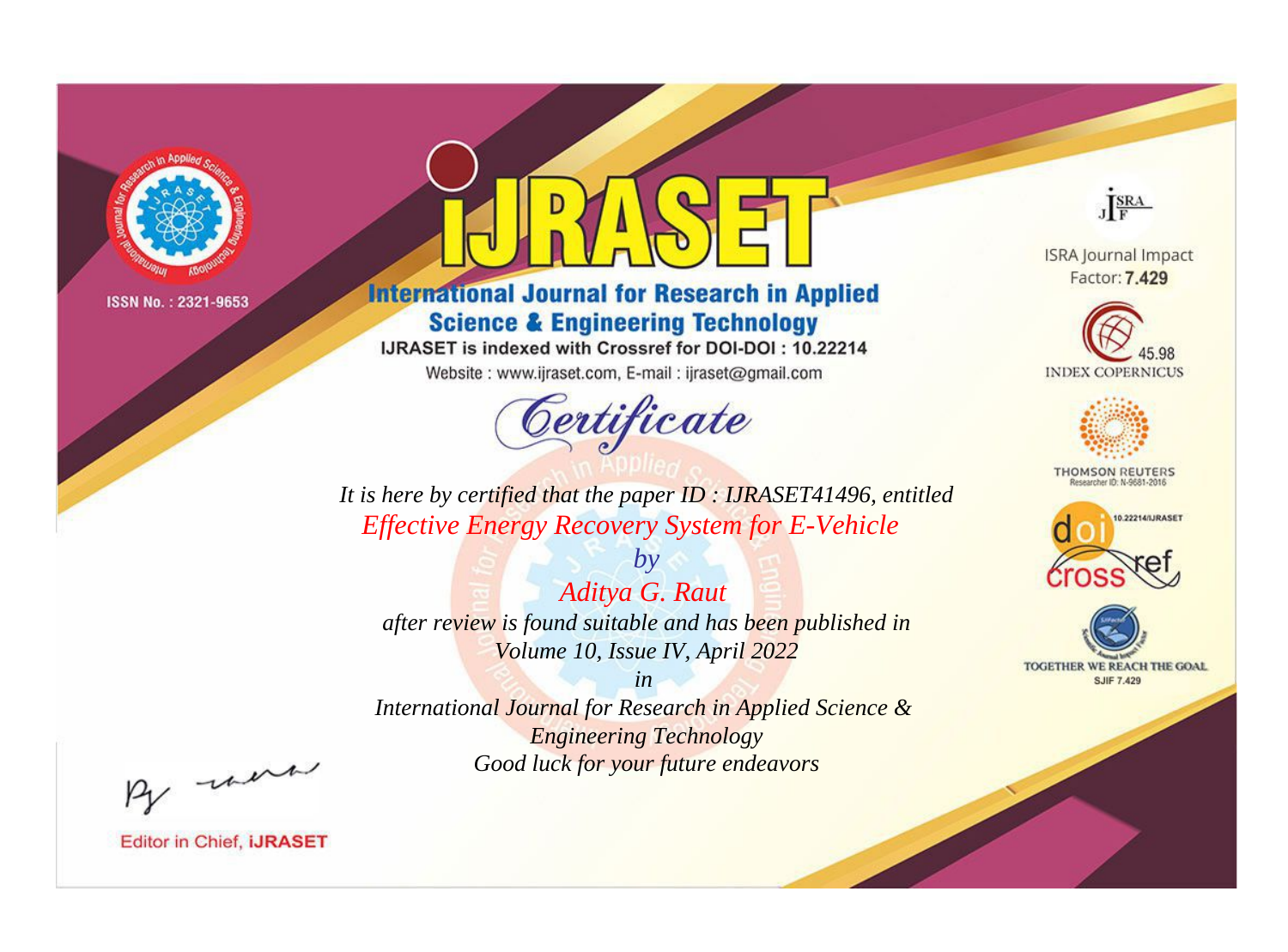

# **International Journal for Research in Applied Science & Engineering Technology**

IJRASET is indexed with Crossref for DOI-DOI: 10.22214

Website: www.ijraset.com, E-mail: ijraset@gmail.com



JERA

**ISRA Journal Impact** Factor: 7.429





**THOMSON REUTERS** 



TOGETHER WE REACH THE GOAL **SJIF 7.429** 

It is here by certified that the paper ID: IJRASET41496, entitled **Effective Energy Recovery System for E-Vehicle** 

Shivani A. Naware after review is found suitable and has been published in Volume 10, Issue IV, April 2022

 $b\nu$ 

 $in$ International Journal for Research in Applied Science & **Engineering Technology** Good luck for your future endeavors

By morn